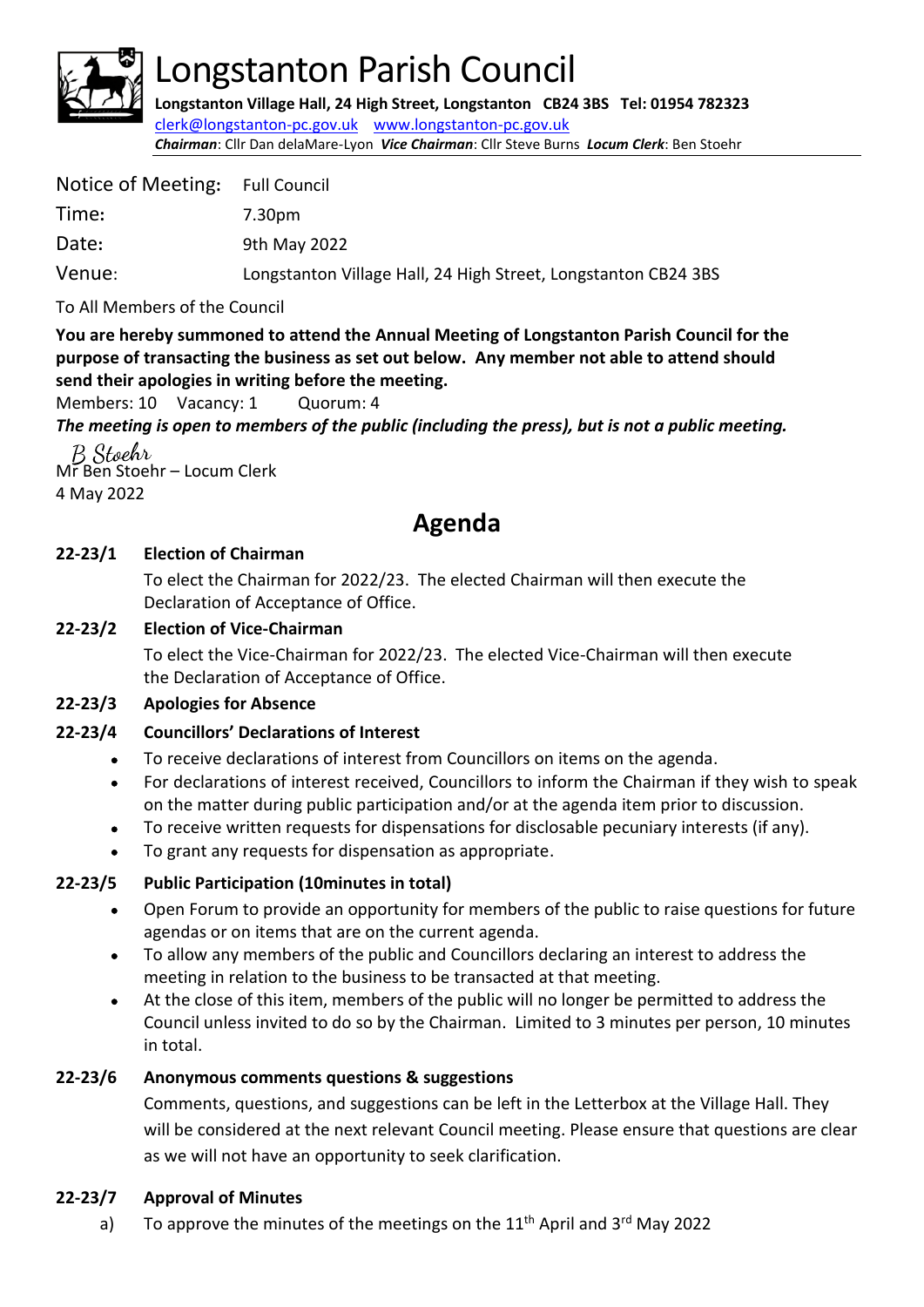## **22-23/8 County and District Council Matters**

a) To receive the reports from both the County and District Councillors

# **22-23/9 Planning**

- a) [22/01392/HFUL](https://applications.greatercambridgeplanning.org/online-applications/PLAN/22/01392/HFUL) Front Porch, two storey side and single storey rear extensions 34 Prentice Close
- b) [21/01977/CONDA](https://applications.greatercambridgeplanning.org/online-applications/PLAN/21/01977/CONDA) Submission of details required by conditions 3 (Surface water and foul water drainage), 4 (Traffic Management), 5 (Construction Environmental Management Plan), 6 (Lighting scheme), 9 (Lighting design strategy for biodiversity), 10 (Scheme of biodiversity enhancement), 15 (Energy Statement) and 16 (Water efficiency) of planning permission 21/01977/FUL - Avalon Station Road
- c) [21/03486/NMA1](https://applications.greatercambridgeplanning.org/online-applications/PLAN/21/03486/NMA1) Non material amendment of planning permission 21/03486/HFUL (Demolition of existing rear element. Part two storey, part single storey rear extension) change from lean-to roof to Flat roof at the rear - 15 Haddows Close
- d) To note SCDC decision notices received since the last meeting
	- a) 20/02270/FUL Change of use from Car Sales (Sui-Generis) to Light Industrial (Class B1(c)) - 1 Over Road – SCDC Refused
	- b) 22/00710/HFUL Garage conversion and loft conversion with dormer windows to front and roof lights to the rear 16 Lofthouse Way – SCDC Permission Granted

# **22-23/10 Annual Business**

- a) Review of Inventory of land, street furniture and assets including buildings and office equipment (SO5j xiii).
- b) To review, consider and approve the setup of Committees and/or Working Groups and delegations to committees (SO5j v)
- c) To appoint members to the relevant Committees and/or Working Groups (SO5j vii)
- d) To review, approve and adopt Standing Orders (SO5j ix)
- e) To review, approve and adopt Financial Regulations (SO5j ix)
- f) To appoint the Responsible Financial Officer (FR1.8)
- g) To review and approve Councillors as bank signatories on all bank accounts (FR6.4)
- h) To review and approve Councillors appointed to authorise BACS payments from Council online bank accounts (FR6.9)
- i) To consider and appoint the Internal Auditor for 2022/23 (FR2.5)
- j) To agree meeting dates for full council meetings and committee meetings up to and including the next annual meeting of the Council (SO5j xxi)
- k) Insurance Policy renewal in respect of all insurable risks (FR 15)
- l) Risk Management Policy (FR17)
- m) Review of Council's Complaints Procedure (SO5j xvi)
- n) Review of the Council's policies, procedures and practices in respect of its obligations under Freedom of Information and Data Protection Legislation (SO5j xvii)
- o) Review of the Council's policy for dealing with the Press and Media (SO5j xviii)
- p) Review of the Council's employment policies and procedures (SO5j xix)
- q) Review of the Council's and/or staff subscriptions to other bodies (SO5j xv)

# **22-23/11 Reports**

- a) Longstanton water level issues
- b) Hatton Road Ponds & B1050 Cycle Route
- c) Northstowe Open Spaces Report
- d) Homes England meeting
- e) Heritage Building update
- f) Sustainability Working Group
- g) Central Open Space Working Group
- h) Clerk Recruitment Working Group

#### **LONGSTANTON PARISH COUNCIL**